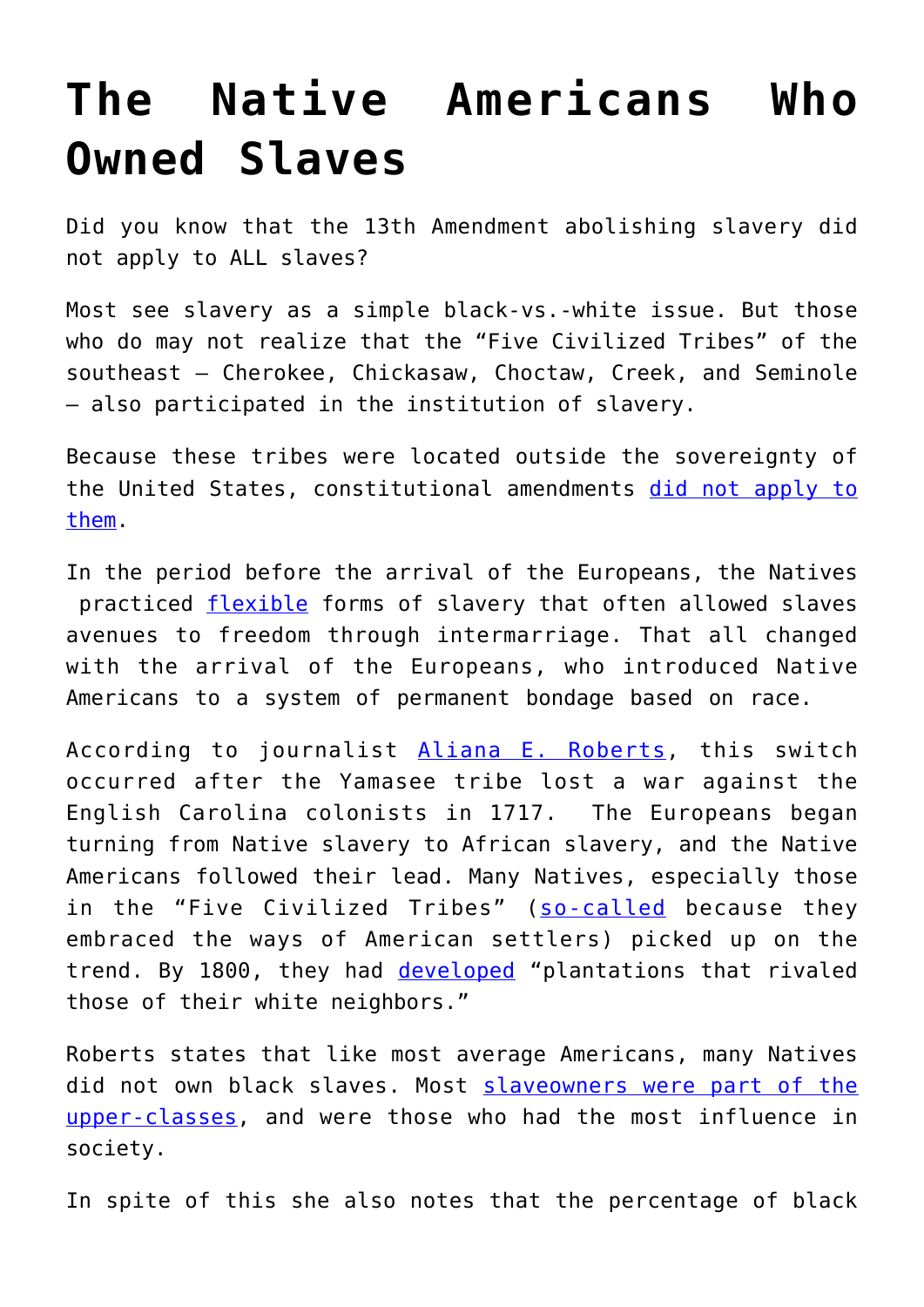## slaves in the population was [not insignificant](https://www.aljazeera.com/indepth/opinion/native-americans-adopted-slavery-white-settlers-181225180750948.html):

*In 1860…Cherokee Nation citizens owned 2,511 slaves (15 percent of their total population), Choctaw citizens owned 2,349 slaves (14 percent of their total population), and Creek citizens owned 1,532 slaves (10 percent of their total population). Chickasaw citizens owned 975 slaves, which amounted to 18 percent of their total population, a proportion equivalent to that of white slave owners in Tennessee, a former neighbour of the Chickasaw Nation and a large slaveholding state.*

While many Native American nations allowed white slaves to earn their freedom through intermarriage, the tribes also had [strict laws forbidding any intermarriage](https://notevenpast.org/black-slaves-indian-masters-slavery-emancipation-and-citizenship-in-the-native-american-south-by-barbara-krauthamer-2013/) between a Native and a black slave, often punishing those who married their slaves with banishment from the tribe

The Native slaveowners could also be horrifyingly brutal towards their black slaves. This is illustrated by the case of [Lucy,](https://notevenpast.org/black-slaves-indian-masters-slavery-emancipation-and-citizenship-in-the-native-american-south-by-barbara-krauthamer-2013/) a black slave burned alive for the murder of her native master. She had no part in the murder but was executed anyway at the request of the murdered warrior's wife.

During the Civil War, the "Five Civilized Tribes" [fought on](https://www.aljazeera.com/indepth/opinion/native-americans-adopted-slavery-white-settlers-181225180750948.html) [both](https://www.aljazeera.com/indepth/opinion/native-americans-adopted-slavery-white-settlers-181225180750948.html) the Union and Confederate sides. After the war, the [Treaties of 1866](https://www.aljazeera.com/indepth/opinion/native-americans-adopted-slavery-white-settlers-181225180750948.html) freed the slaves. Even after that, blacks still faced discrimination in the Indian territories, with many tribes [passing laws](https://notevenpast.org/black-slaves-indian-masters-slavery-emancipation-and-citizenship-in-the-native-american-south-by-barbara-krauthamer-2013/) similar to the infamous "Black Codes" in the South.

This often-overlooked part of American history takes on new significance in light of today's debates over slavery reparations and monuments to those who owned slaves or fought to keep them.

Do the descendants of the "Five Civilized Tribes" owe reparations for slavery? Should monuments to their leaders be